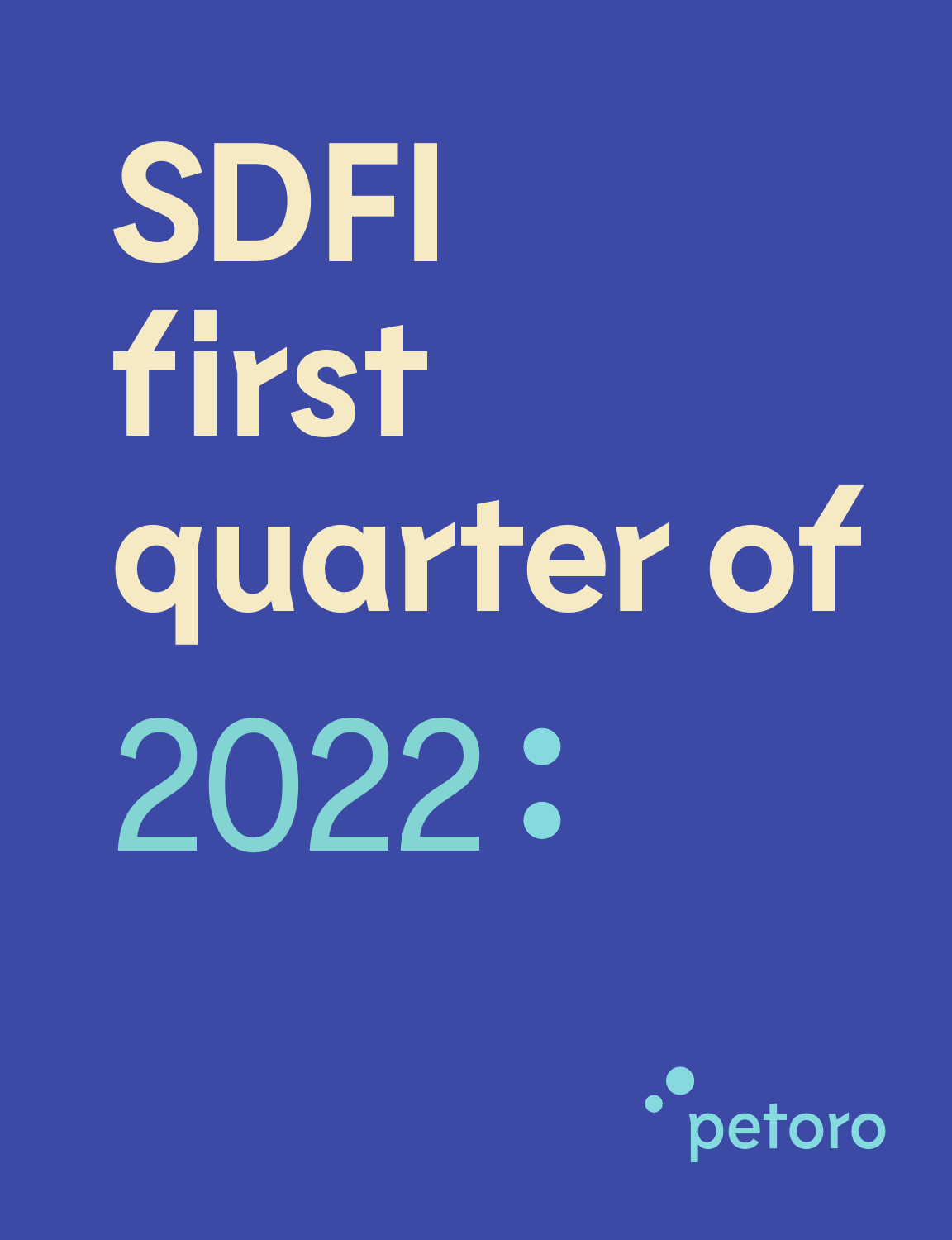## Cash flow of NOK 113 billion from SDFI in the 1<sup>st</sup> quarter

High production and solid operational performance, combined with a strong increase in oil and gas prices, resulted in yet another recordhigh cash flow from the State's Direct Financial Interest (SDFI) in the 1<sup>st</sup> quarter. Net cash flow from oil and gas activities so far this year amounted to NOK 113 billion, an increase of 87 billion compared with the same period last year.

|                                                | 1st quarter of 2022 |        | <b>Full year</b> |
|------------------------------------------------|---------------------|--------|------------------|
| (NOK million)                                  | 2022                | 2021   | 2021             |
| <b>Cash flow</b>                               | 113,001             | 25,786 | 186,058          |
| <b>Operating revenue</b>                       | 142,860             | 42,019 | 286,141          |
| <b>Operating expenses</b>                      | 23,277              | 15,569 | 62,711           |
| Operating profit                               | 119,583             | 26,450 | 223,430          |
| <b>Financial items</b>                         | (1,753)             | (526)  | (1,296)          |
| <b>Net income</b>                              | 117,830             | 25,924 | 222,135          |
| <b>Investments</b>                             | 5,938               | 5,803  | 25,896           |
| Average oil price (USD/bbl)                    | 104                 | 61     | 70               |
| NOK/USD exchange rate                          | 8.89                | 8.55   | 8.60             |
| Average oil price (NOK/bbl)                    | 925                 | 518    | 603              |
| Average gas price (NOK/scm)                    | 10.22               | 2.16   | 4.78             |
| <b>Production (thousand boe per day)</b>       | 1,078               | 1,046  | 1,026            |
| Oil, condensate and NGL (thousand boe per day) | 377                 | 393    | 388              |
| Gas (million scm per day)                      | 112                 | 104    | 101              |
| <b>Sales (thousand boe per day)</b>            | 1,121               | 1,122  | 1,085            |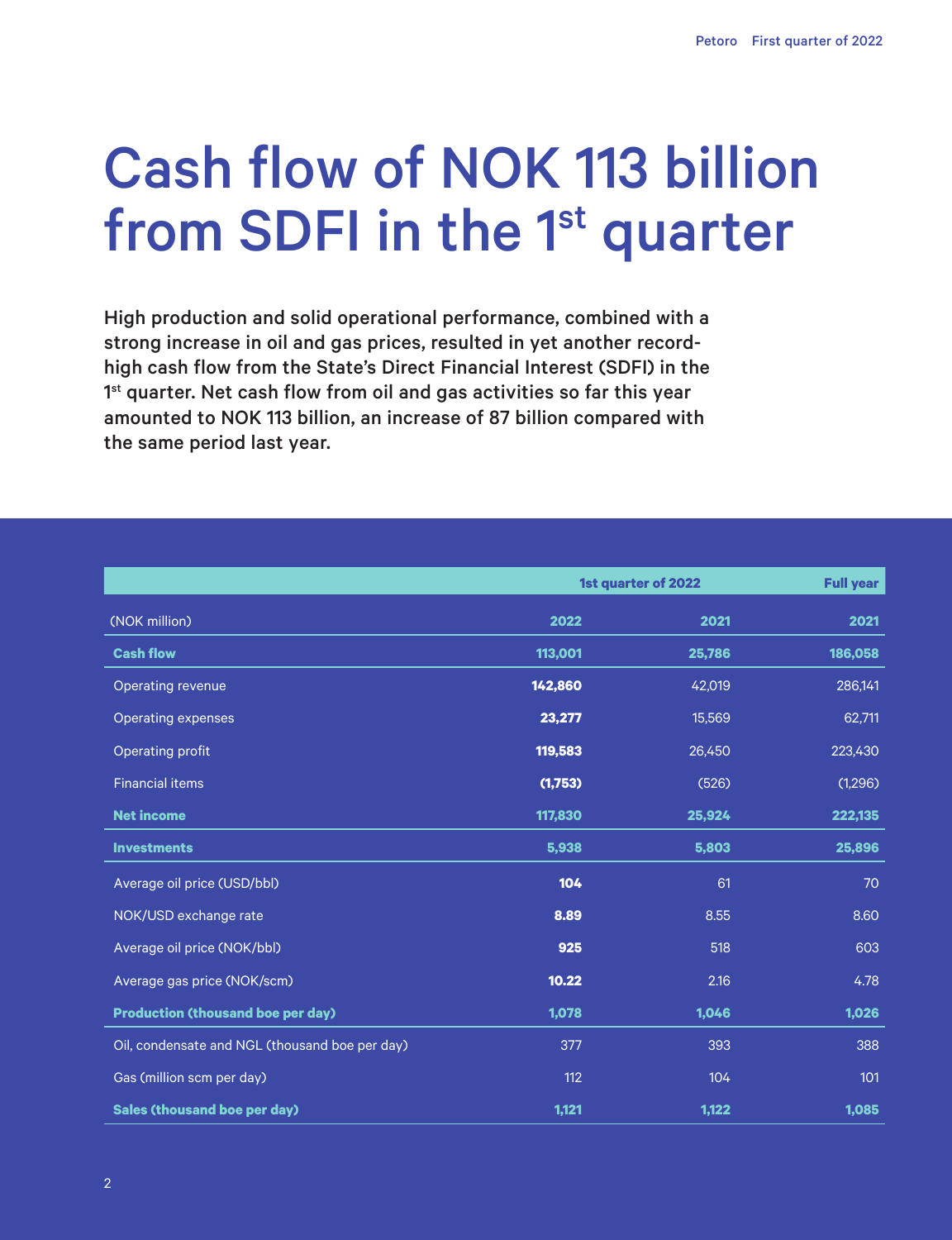

## Financial results as of 1<sup>st</sup> quarter 2022

Net income as of the 1<sup>st</sup> quarter amounted to NOK 118 billion, an increase of 92 billion from the same period last year. The increase was mainly caused by higher revenues as a result of significantly higher prices for oil and gas, as well as increased sales of gas from Gullfaks, Troll and Martin Linge.

Total production amounted to 1,078 thousand barrels of oil equivalent per day (kboed), an increase of 32 kboed compared with the same period last year.

Gas production amounted to 112 million standard cubic metres (mill. scm) per day, an increase of eight per cent compared with the same period last year. The increase was primarily caused by increased gas extraction on Gullfaks and Troll, as well as production from Martin Linge, which came on stream in the summer of 2021. The increase was partially offset by lower gas extraction on Oseberg and Ormen Lange. The average realised gas price was NOK 10.22 per scm, compared with NOK 2.16 in the same period last year. The reason for the strong increase in gas prices was mainly caused by strong demand, relatively low volumes in storage at the start of the year, and uncertainty related to access to sufficient gas volumes in Europe following Russia's invasion of Ukraine.

Liquids production totalled 377 kboed, a reduction of 17 kboed compared with the same period last year. The reduction in liquids production was primarily caused by natural production decline on several mature fields, and was partly offset by production from Martin Linge, as well as improved recovery from Vigdis. The average realised oil price was USD 104, compared with USD 61

per barrel in the same period last year. However, the increase measured in Norwegian kroner was somewhat bolstered by a weakened NOK exchange rate, leading to a realised oil price of NOK 925, compared with NOK 518 per barrel in the same period last year. The increase in the oil price compared with the previous year was caused by strong growth in demand, which was not matched by equivalent growth in supply. Russia's invasion of Ukraine has also led to additional price pressure in an already strong oil market.

Total operating expenses amounted to NOK 23 billion, NOK 8 billion higher than the same period last year. The increase was caused by increased costs to purchase 3rd party gas and production costs. Increased purchases of 3<sup>rd</sup> party gas was mainly caused by increased gas prices and continued purchases of replacement gas to cover existing delivery obligations from Snøhvit, which is still shut down due to the fire at Hammerfest LNG in 2020. Production costs ended at NOK 4.8 billion, nearly NOK 1 billion higher than the same period last year. The increase was mainly caused by higher electricity prices and environmental taxes, as well as increased maintenance activities on certain fields.

Investments totalled NOK 6 billion, on par with the same period last year. Operational investments have increased on Troll due to electrification of Troll West, and on Snøhvit in connection with preparations for safe and stable operations following the fire at Hammerfest LNG. The increase was partly offset by reduced development investments following the completion of Martin Linge and lower drilling activity on certain fields.